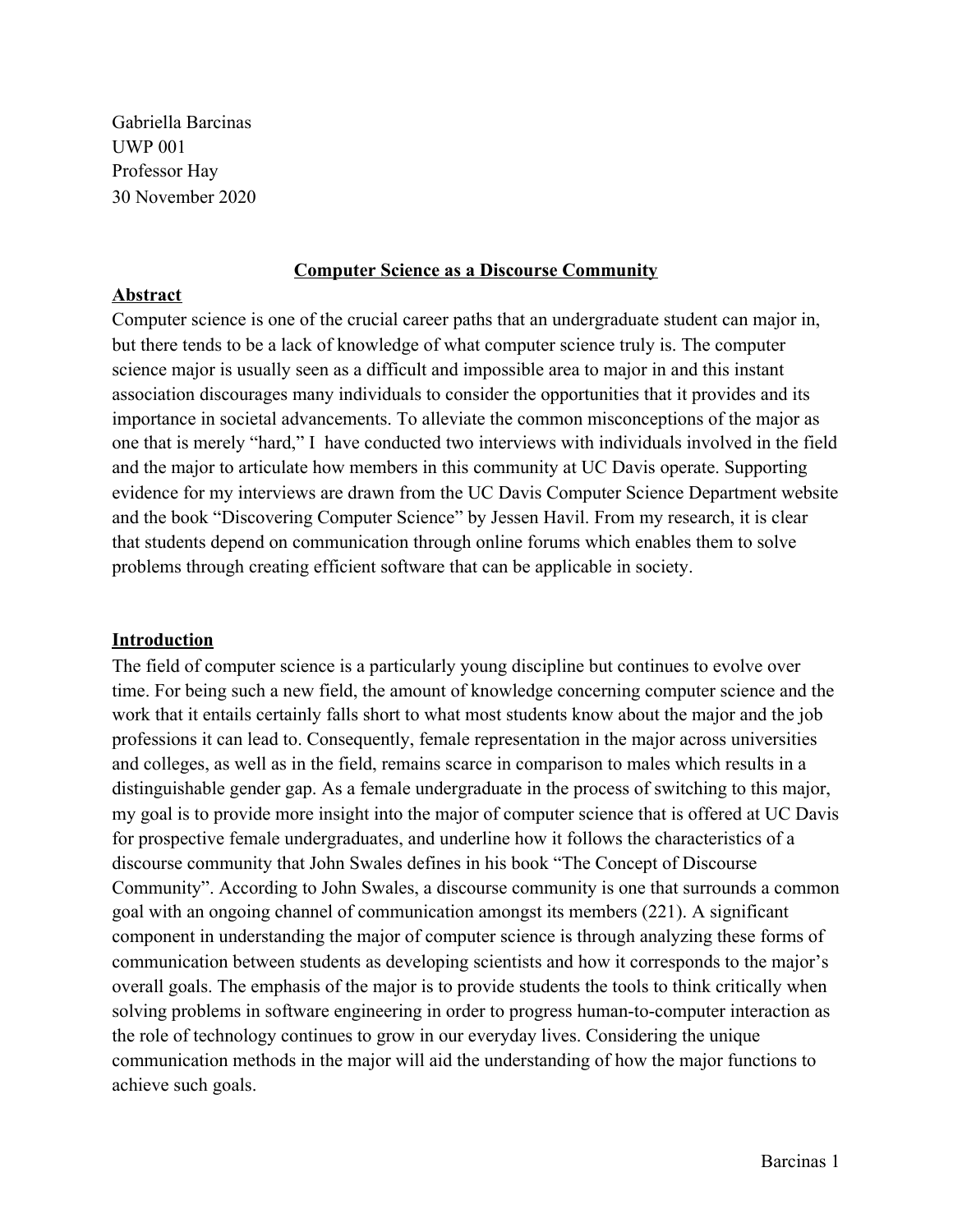# **Methods**

To offer guidance in the major of computer science at UC Davis, interviews were conducted with a graduate student, Tao Wang, from UC Davis and an alumni from UC Irvine, Ozleene Osorio, who is currently a software developer at Etsy. The interviews will be used to analyze the main goals and communication methods of the major while offering insight into first-hand field experience. To support the findings in the interviews, evidence drawn from several scholarly sources will also appear in the research of this essay. One of the scholarly sources that will be referred to is the book "Discovering Computer Science" by Jessen Havil, an active researcher and professor at Denison University, providing information concerning the realm of computation and its function. To further the understanding of potential career prospects of the major, the UC Davis computer science department website will also be used to show the plethora of opportunities in computer science and the requirements of joining this community. A genre analysis of a common question-and-answer website used by computer scientists called GitHub will reveal the methods of communication that takes place in this discourse community as well. GitHub is a collaborative channel that is utilized in both the major and field of computer science and will show how computer scientists find solutions to the various problems they are dealt with. To integrate this collection of research with one another, the major of computer science will be examined as a discourse community built upon John Swales', a scholarly professor of linguistics, book "The Concept of a Discourse Community". From Swales, the defining factors of a discourse community is dependent on six criteria, four of which will be reviewed in this essay: shared goals, specific lexis, membership criteria and expertise, and genres of intercommunication.

## **Results and Discussion**

## Shared Goals and Interests

Firstly, the curriculum of computer science is vast and discoveries continue to emerge in the tech community. From Swales, a discourse community can be identified based on the shared goals and interests that are exercised by each member of the community (220). Students in this major will form skills in programming and computation to address problems inherent in the real world. In layman's terms, computation involves a series of steps that results in a "desired solution" for a specific problem which considers an input followed by an output. Essentially, students will attain critical thinking skills to execute such complex problems evident in all courses offered in the computer science major.

In my interview with graduate student Tao Wang, a teaching assistant in the introductory programming course (ECS 32A) at UC Davis, Tao was able to explain the various goals that students within the major prioritize. It is evident that computer scientists "try to solve complex problems" using the physical components of computers that perform based on a softwares set of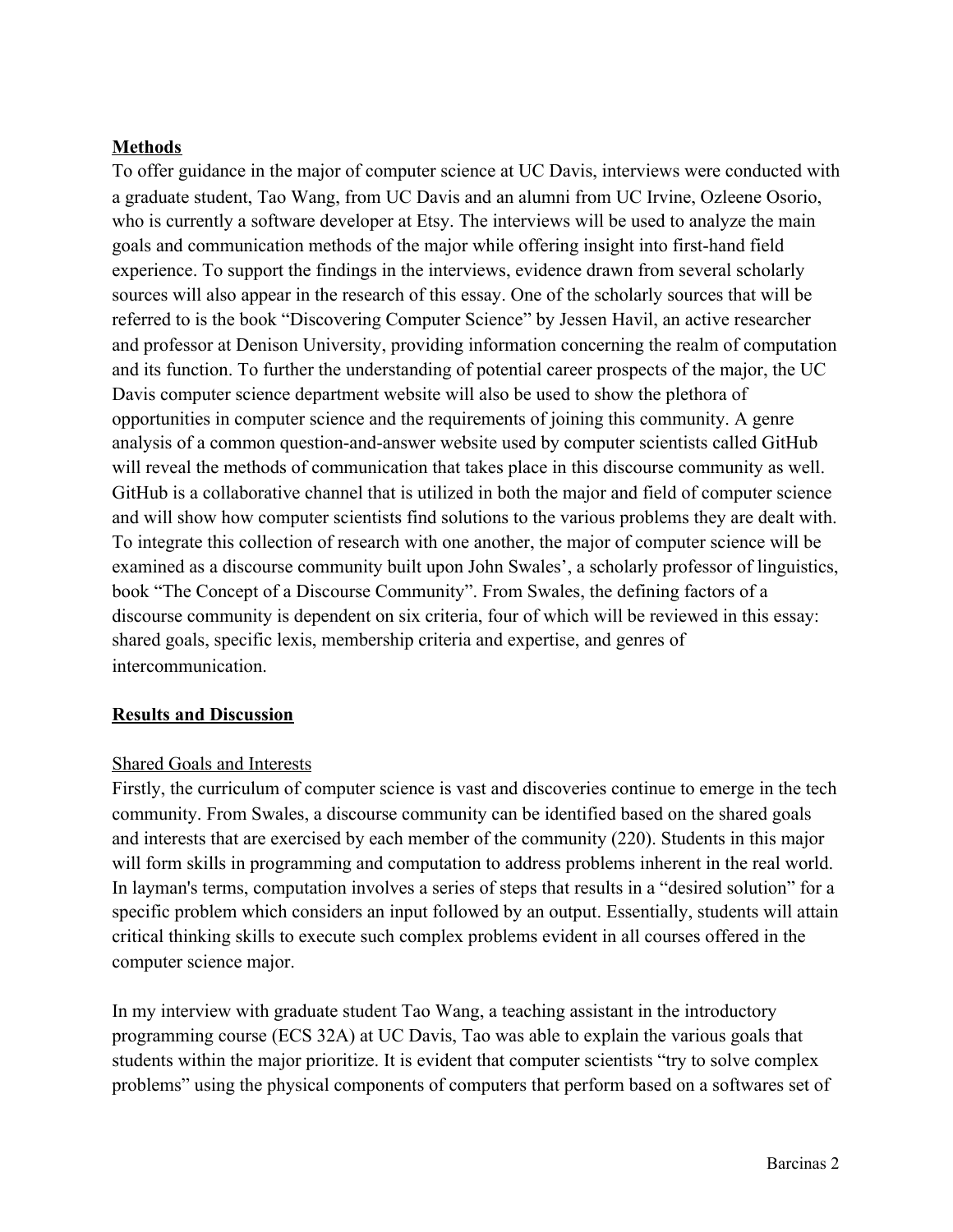instructions (Wang). Similarly, software engineer Ozleene Osorio states how computer scientists seek "to understand how [they] can use computers to make life easier and efficient." Foremost, the UC Davis computer science department website, in the College of Letters and Science, outlines that students acquire necessary skills in software with a minor emphasis in hardware skills. The problems that computer scientists deal with can relate to almost any job where technology is involved; on a large scale, creating artificial intelligence for human use and on a more minute scale, creating the interface for social media outlets that allow users to communicate with one another (Wang). Wang also mentions the extreme importance of math within the major. Wang highlights how "most people around [him] have a mathematics background" and a main reason why students join this community is to pursue math to a certain degree, "but did not want to do pure math in college". Overall, the major of computer science at UC Davis teaches students to think critically in order to create, progress, and enhance systems in computer technology and prepare students to perform real world applications in multiple disciplines.

#### Specific Lexis

In order for students in the computer science major to reach such goals outlined above, students will need to gain the necessary knowledge to perform computation which involves a complex understanding of programming terms and their functions. In a discourse community, communication is accomplished using an established set of "lexical items" that is primarily understood only by its members (Swales 22). In this community, communication between students occurs with the use of programming terminology. Course learning in this major involves a specific comprehension of software which revolves around algorithms and is a distinct component in programming languages and allows humans to clearly communicate with computers (Havil 4). One can see a programming language as a medium that allows computers to interpret our English language into a form that a machine can understand. Python, JavaScript, and C++ are but a few of the programming languages that a student may come across and are based on the interior of a computer (Havil 20). Algorithms make up the many operations that scientists use to create programs that align with the problem they are trying to solve (see Figure 1 and 2). For a gage on the wide range terminology that students will acquire in this field, software engineer Ozleene Osorio provided some insight towards her experiences with computation. When asked the most important/used operations when developing a program, Osorio states that it is important for a scientist to "know their data structures and how/when to use one." She then follows up by giving an example of a data structure called an "Array," which is "a list that holds data," and the "most used operation on an Array is iterating through an Array" using a loop. Looping is one of the many operations that students will need to understand in this major for basic programming skills. Swales explicitly states that "information technology discourse communities" obtain a range of terminology in order to achieve their collective goals, which in this case is knowing the wide range of operations necessary to form a program, dependent on the computer language one is using (222). The terms "algorithm," "array," "loop," "data structure,"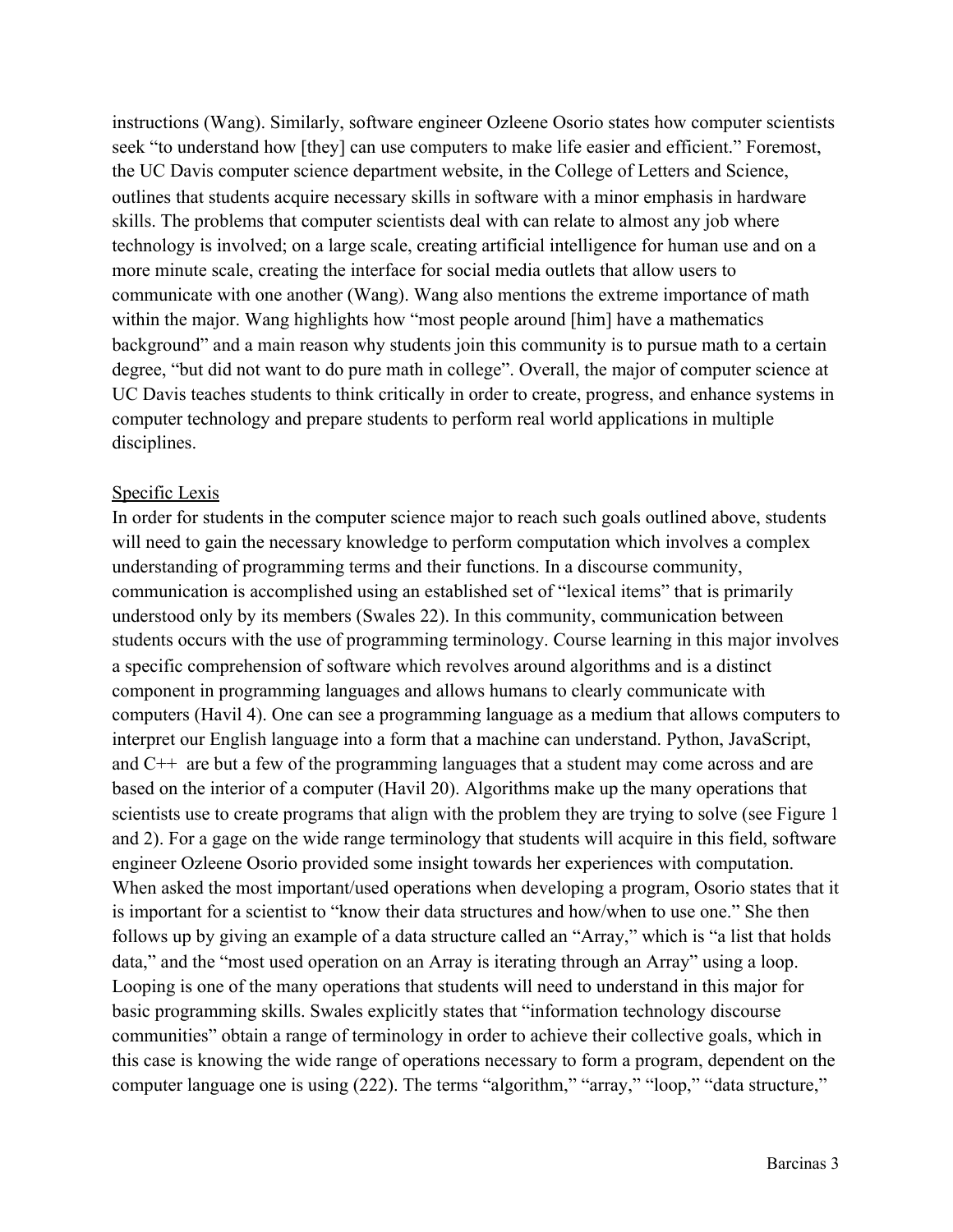are some of the foundational terminology that students will use religiously to communicate with their peers and understand programs. This community relies on the common knowledge of a shared language needed in coding/programming that allows for efficient problem solving.

Figure 1: Example execution of an algorithm on sphere volume in the language Python from the book "Discovering Computer Science" by Jessen Havil

```
def sphereVolume(radius):
   volume = (4 / 3) * 3.14159 * (radius ** 3)return volume
result = sphereVolume(10)print(result)
```
Figure 2: The diagram above shows the components that lead to a computation drawn from Jessen Havil's book, "Discovering Computer Science"



Membership Criteria and Expertise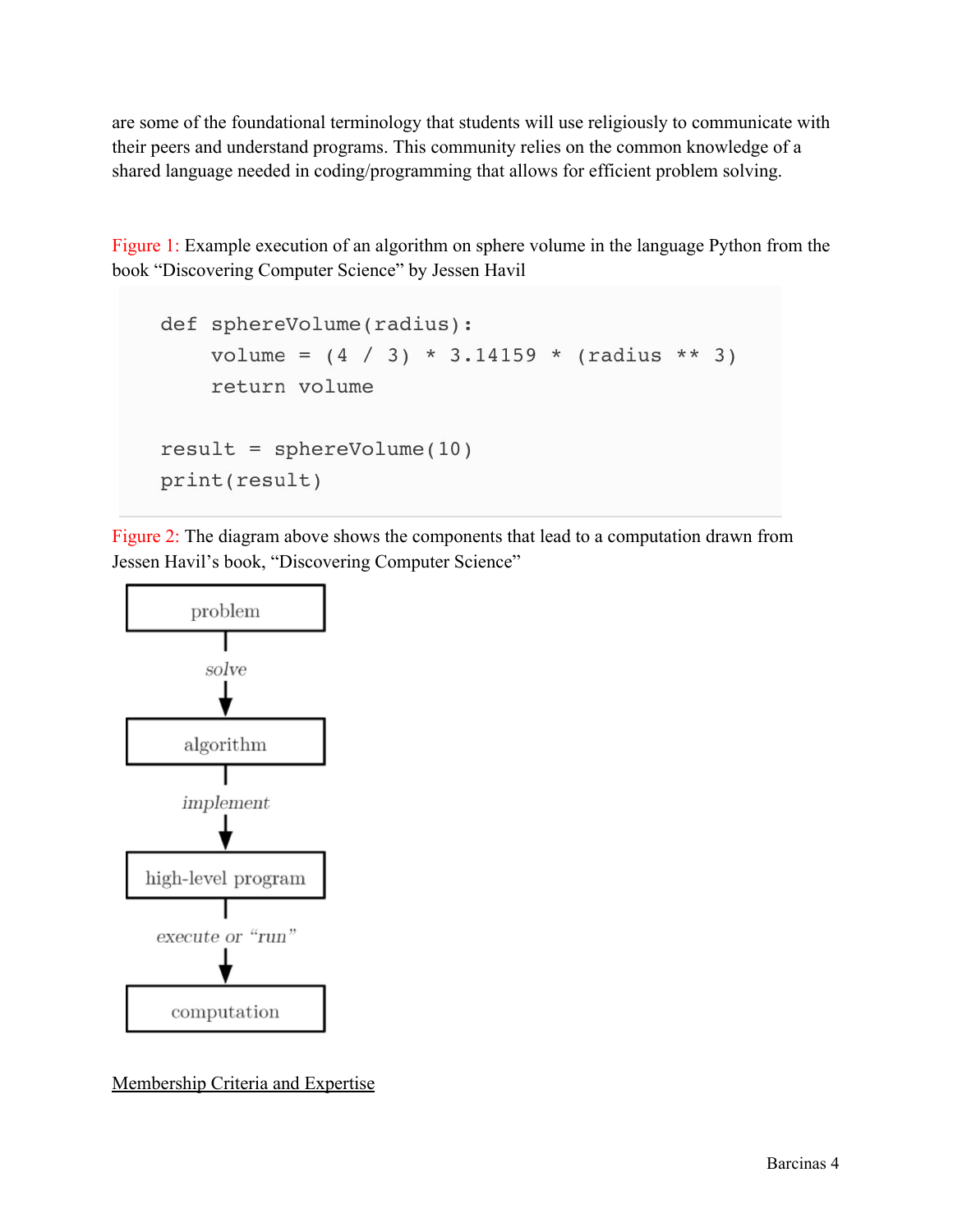In addition to the learning material that stems from the goals of computer science, there also lies specific criteria that a prospective member must meet before they can fully join this discourse community (Swales 222). The UC Davis computer science department website clearly outlines the necessary steps in declaring this major and the requirements to graduate with a Bachelor's of Science. It is important to note that for anyone planning to switch majors while currently enrolled as a student, they must finish at least one quarter at UC Davis. First and foremost, a student must achieve a C- or better in the required set of preparatory courses and have at least a 3.0 overall grade point average at the time of petitioning to switch to computer science. In the preparatory subject matter, students will attain background knowledge of mathematics, computer science, and natural science before diving into more complex material. Some of the courses that students will need to take are: calculus, specifically the MAT 21 series, discrete mathematics for computer science, ECS 20, programming and problem solving, ECS 036A, and software development  $\&$  object-oriented programming in C++, ECS 036B. While in the major, students will center their focus around computer science engineering such as designing algorithms, computer hardware, probability theory, and of course, intricate programming languages. Students also are given the ability to choose from a set of electives which enables one to branch out into different disciplines of computer science and find what best suits their interests and skills. Despite the vast course requirements, when interviewing Ozleene Osorio upon the qualifications of being in this field, she says that "any student can join the computer science major as long as they have the interest and drive to want to pursue it...I, personally, didn't have any background in computer science." A driving factor of joining this community is the commitment to learn and having the drive to do so. As mentioned before, this major and field strives to recruit individuals in STEM (science, technology, engineering, and mathematics), especially women, since the need for computer experts is ever-growing and is a contributing factor to societal advancements.

Additionally, like most majors and fields, experience can lead to greater opportunities and is commonly associated with someone's level of expertise. Ultimately, the "survival of the community depends on a reasonable ratio between novices and experts" where each level of expertise is significant to the progression of computer science (Swales 222). This major strives to develop well-rounded problem solvers in an array of specialized areas who will hopefully impact the world post-college. Ozleene Osorio describes how "students who graduate from this major usually become Software Engineers and work for a tech company" while a Chief Technology Officer or a Distinguished Engineer are considered higher leveled positions in the field. Each specialized area is different and may require more skills in that particular realm. For example, Data Scientists and Machine Learning Engineers are other disciplines that "require more knowledge in mathematics and statistics" (Tao Wang). Overall, there is so much to learn in and outside of the major, and on top of that, one must have the ability to adapt to the latest technology trends in order to be successful.

### Genre Analysis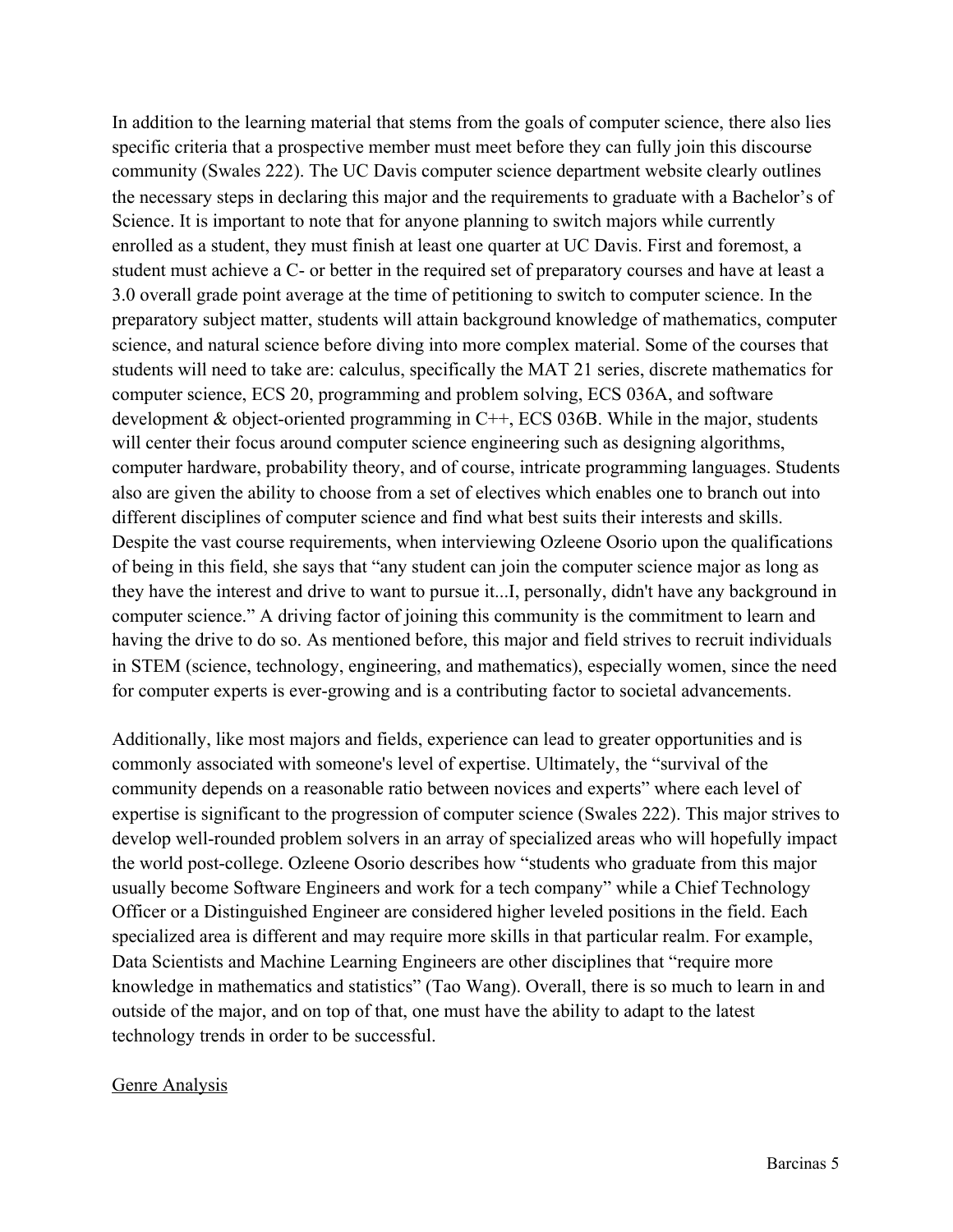Though the goals and requirements remain significant in understanding the major of computer science, online forums are a specific medium that allows communication to take place in this community. There are many platforms that computer scientists utilize in order to collaborate with one another for help, guidance, peer-review, etc., in programming specifically. Computation can be very complex, and programs continue to be altered to improve functionality and efficiency. Based on Swales, "a discourse community utilizes and hence possesses one or more genres in the communicative furtherance of its aims," which is shown in the methods of intercommunication by students through the website GitHub (221).

Github is one of the many code hosting platforms that computer scientists utilize to collaborate and communicate with one another. The audience in this particular forum are software developers who are students, or even professionals in the field, seeking knowledge and guidance in computation from other scientists like themselves. Interviews Tao Wang and Ozzleene Osorio mention how the website attracts both students who are working on team projects for a computer science course and professionals who are building projects for their company that are eventually applied in the real world. Again, developing code is one of the important roles of a computer scientist and GitHub encourages collaboration to form programs successfully. GitHub is highly known for "version control," which is the management of information such as computer programs and tracking changes in code. The most important communicative features of Github are: "opening issues," a discussion thread where members can communicate directly with one another about their projects and ask questions; "creating branches," where changes of a code are made separate of the original code by team members; and forming "pull requests," which are proposed changes by a member that the whole team can review and communicate upon its accuracy. Additionally, the website allows all software developers to share their projects for the public use and spread useful knowledge to other scientists in the "Explore" tab where one can benefit from the research and trial-and-error processes of other scientists.

The communication in this genre is performed with an objective in mind, so the tone is merely factual. Users of GitHub must have a background in software development in order to participate as a collaborator and have experience with the project issue as well. This site is specifically made to bring all members of the community together to communicate and collaborate through a versatile medium. Working with a team is a common element in computer science careers, and GitHub provides the means for such necessary communication between students to execute precise software for solving problems (Figure 3 shows the layout of GitHub from a users perspective).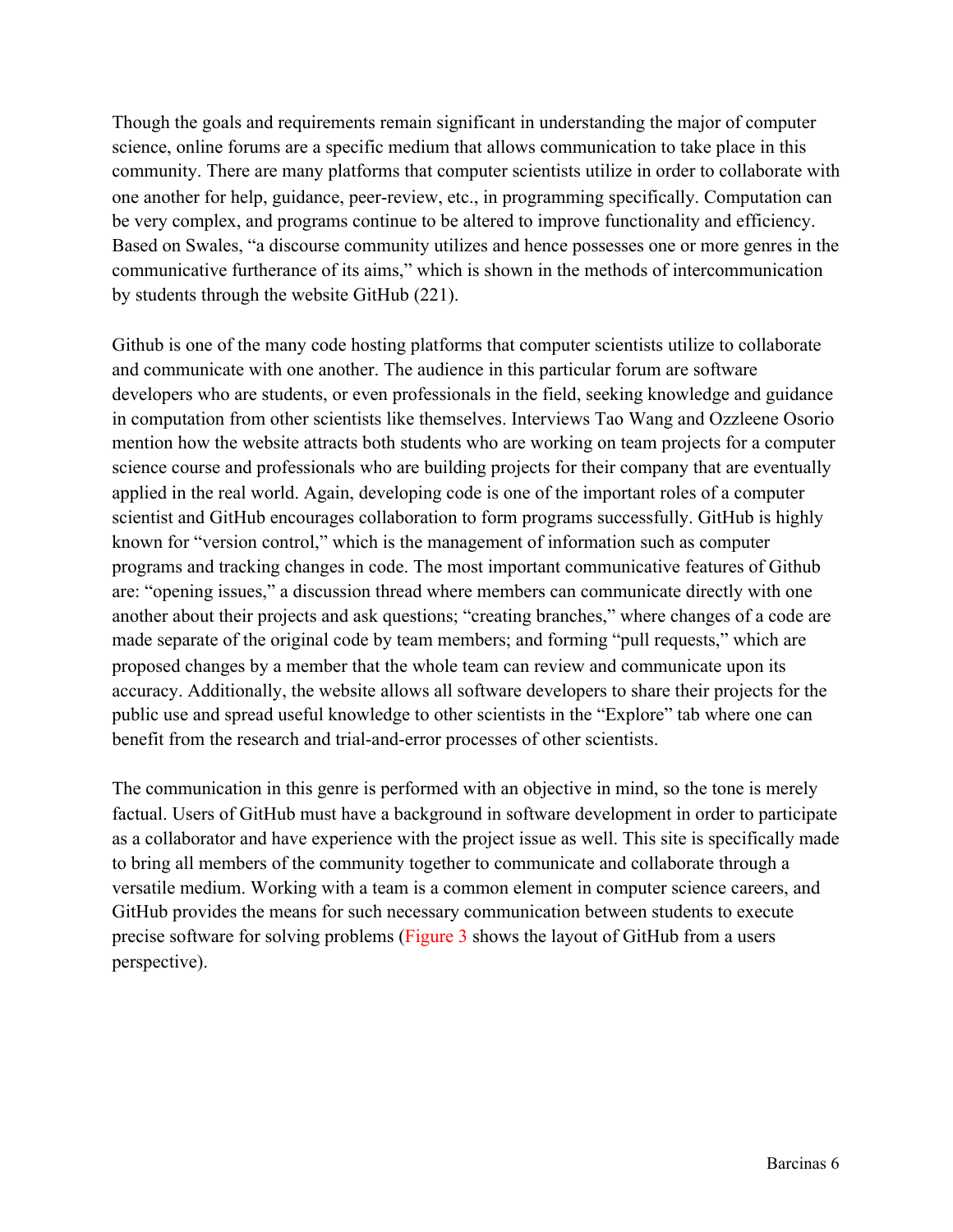

Figure 3: Overview of the GitHub website from the home page

### **Conclusion**

Based on my research and interviews with experienced computer scientists Tao Wang and Ozleene Osorio, the values of this community offers a better understanding of what it means to be in this major and the steps that are needed to be successful. Discovering the precise goals of the community, by analyzing the mechanisms of communication between its members, reveals how important collaboration is when creating applicable software and finding solutions to a problem. This discourse community aims to develop scientists who can take on problems in the real world and have the ability to maintain information systems that are implemented throughout society. As the role of technology continues to increase, so does the demand for experts in the field and the need for women in STEM as well. In order to prepare students for these career destinations in different branches of computer science, students will take foundational courses in computation leading to more complex material in software engineering with the ability to choose elective courses to help find one's strengths and passions. On a large scale, many other fields rely on computation which demonstrates the professional relevance of the major. This research provides a broader perspective of the possible career destinations that result from a computer science degree and hopefully enlightens young female undergraduates of the opportunities and real-world outcomes of joining this discourse community.